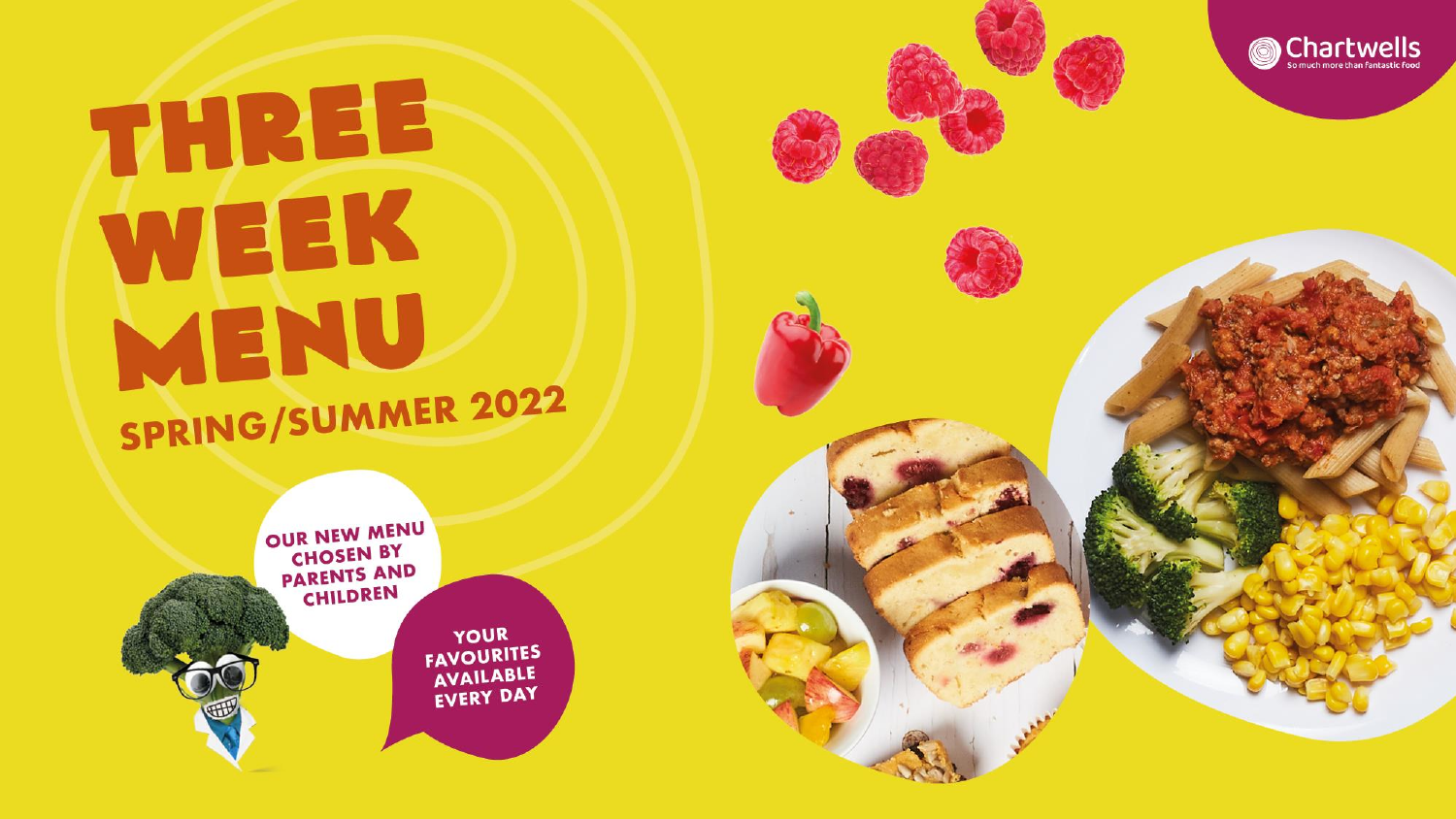|               | WEEK 1<br><b>MENU</b>             | W/C: 18/4, 9/5, 6/6, 27/6, 18/7, 5/9, 26/9, 17/10                                                             |                                                                                                                  |                                                                                                                          |                                                          |                                                                                  | <b>Chartwells</b> |
|---------------|-----------------------------------|---------------------------------------------------------------------------------------------------------------|------------------------------------------------------------------------------------------------------------------|--------------------------------------------------------------------------------------------------------------------------|----------------------------------------------------------|----------------------------------------------------------------------------------|-------------------|
|               |                                   | <b>MONDAY</b>                                                                                                 | <b>TUESDAY</b>                                                                                                   | <b>WEDNESDAY</b>                                                                                                         | <b>THURSDAY</b>                                          | <b>FRIDAY</b>                                                                    |                   |
| N<br>N        | <b>Hot Main Dish</b>              | <b>Cheese and Tomato Pizza</b><br>with potato wedges Out                                                      | Allegra's BBQ Chicken Burger Corn<br>and Pineapple Relish<br>BBQ chicken breast burger<br>with zingy corn relish | <b>Roast Chicken with Roast Potatoes</b><br>and Gravy<br>Succulent roast chicken with fluffy<br>roasties and tasty gravy | <b>Beef Meatballs</b><br>in Tomato Sauce                 | <b>Golden Fish Fingers and Chips</b><br>Crispy fish fingers and<br>scrummy chips |                   |
| 20<br>Q.<br>W | <b>Alternative</b><br><b>Dish</b> | <b>Burrito</b><br>A soft wrap filled with lightly<br>spiced veggies and rice<br>$\bullet$ $\bullet$ $\bullet$ | Macaroni Cheese <sup>0</sup>                                                                                     | Quorn Roast <sup>O</sup>                                                                                                 | Quorn Hot Dog <sup>O</sup><br>with Potato Wedges         | Quorn Dippers and Chips @<br><b>Crispy Quorn nuggets</b>                         |                   |
| PRING/SUMM    | <b>Sandwiches</b>                 | <b>Ham or Cheese or</b><br><b>Tuna or BBQ Chicken</b>                                                         | <b>Ham or Cheese or</b><br><b>Tuna or BBQ Chicken</b>                                                            | <b>Ham or Cheese or</b><br><b>Tuna or BBQ Chicken</b>                                                                    | <b>Ham or Cheese or</b><br><b>Tuna or BBQ Chicken</b>    | <b>Ham or Cheese or</b><br><b>Tuna or BBQ Chicken</b>                            |                   |
|               | <b>Jacket Potato</b>              | <b>WO</b><br><b>Jacket Potato</b><br>with a choice of fillings                                                | <b>ANY O</b><br>Jacket Potato<br>with choice of fillings                                                         | <b>AND</b><br>Jacket Potato<br>with a choice of fillings                                                                 | <b>END</b><br>Jacket Potato<br>with a choice of fillings | Jacket Potato<br>with a choice of fillings                                       | <b>WANTON</b>     |
|               |                                   |                                                                                                               |                                                                                                                  |                                                                                                                          |                                                          |                                                                                  |                   |
|               | <b>Vegetables</b>                 | <b>Green Beans and Sweetcorn</b>                                                                              | Peas and Broccoli                                                                                                | <b>Carrots and Cabbage</b>                                                                                               | <b>Broccoli and Sweetcorn</b>                            | <b>Baked Beans and Peas</b>                                                      |                   |
| <b>Vi</b>     | <b>Desserts</b>                   | Raspberry Ripple Ice Cream                                                                                    | <b>Secret Brownie</b>                                                                                            | Shortbread Biscuit<br>with Fruit Slices                                                                                  | <b>Banana and Apricot Flapjack</b><br>with Fruit Slices  | <b>Chocolate and Raspberry</b><br><b>Swirl Cake</b>                              |                   |
|               |                                   |                                                                                                               |                                                                                                                  |                                                                                                                          |                                                          |                                                                                  |                   |
|               |                                   |                                                                                                               |                                                                                                                  |                                                                                                                          |                                                          |                                                                                  |                   |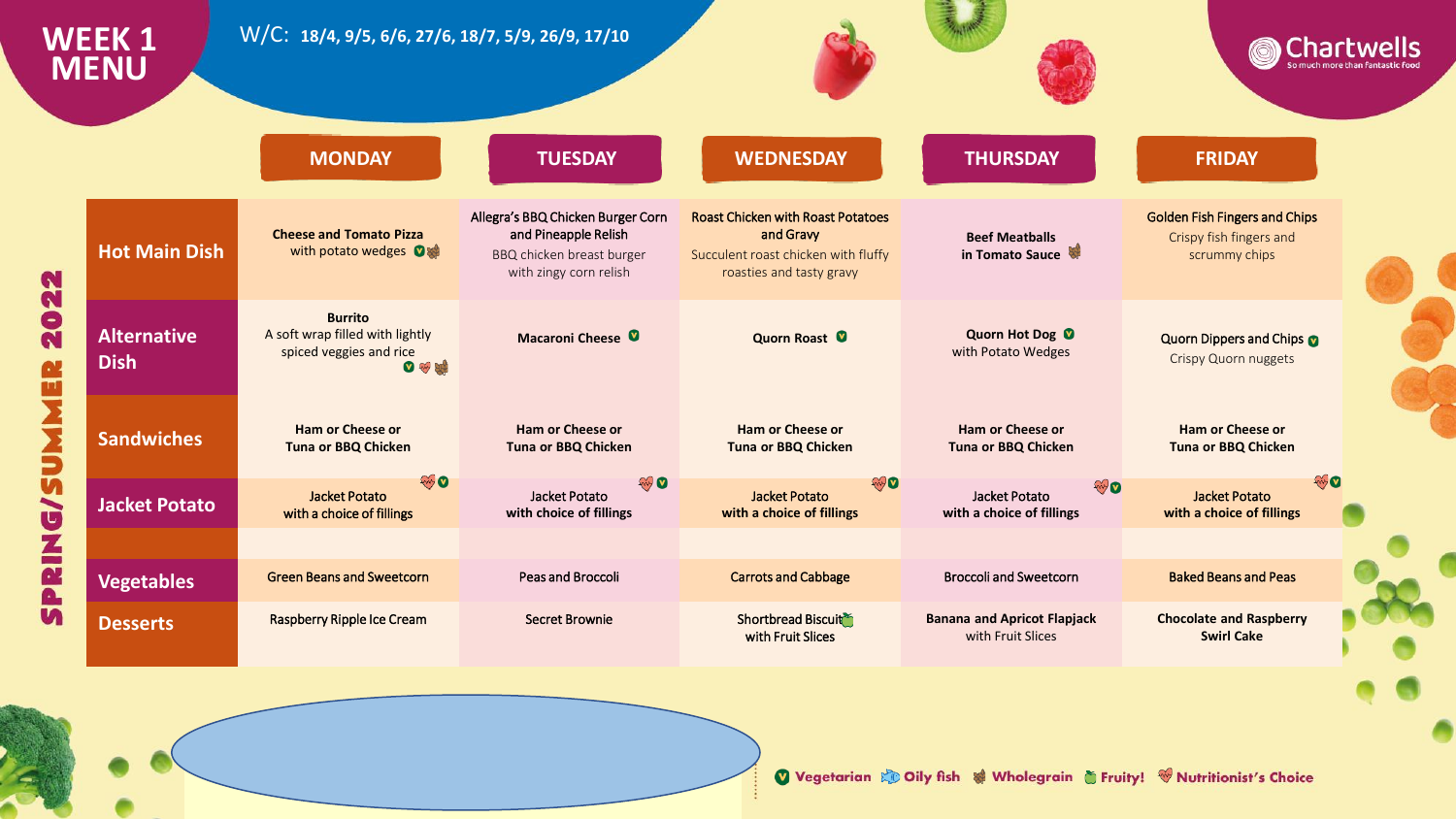|                                         | <b>WEEK 2</b><br><b>MENU</b>      | W/C: 25/4, 16/5, 13/6, 4/7, 12/9, 3/10                           |                                                |                                                                                                                               |                                                                       | <b>Chartwells</b>                                                                |  |
|-----------------------------------------|-----------------------------------|------------------------------------------------------------------|------------------------------------------------|-------------------------------------------------------------------------------------------------------------------------------|-----------------------------------------------------------------------|----------------------------------------------------------------------------------|--|
|                                         |                                   | <b>MONDAY</b>                                                    | <b>TUESDAY</b>                                 | <b>WEDNESDAY</b>                                                                                                              | <b>THURSDAY</b>                                                       | <b>FRIDAY</b>                                                                    |  |
| 022                                     | <b>Hot Main Dish</b>              | <b>Cheese and Tomato Pizza</b><br>With Potato Wedges             | <b>Pork Sausage</b><br>with Mashed Potato      | <b>Roast Turkey with</b><br><b>Roast Potatoes and Gravy</b><br>Succulent roast turkey with fluffy<br>roasties and tasty gravy | Beef Lasagne with a Garlic &<br><b>Herb Bread Wedge</b>               | <b>Golden Fish Fingers and Chips</b><br>Crispy fish fingers<br>and scrummy chips |  |
| N                                       | <b>Alternative</b><br><b>Dish</b> | $\bullet$<br><b>Chinese Veggie Noodles</b><br>with potato wedges | Macaroni Cheese <sup>1</sup>                   | Quorn Roast                                                                                                                   | <b>Veggie Balls In Tomato Sauce</b><br>with Pasta                     | The Incredible Burger with Chips                                                 |  |
| 52                                      | <b>Sandwiches</b>                 | <b>Ham or Cheese or</b><br><b>Tuna or BBQ Chicken</b>            | <b>Ham or Cheese or</b><br>Tuna or BBQ Chicken | <b>Ham or Cheese or</b><br><b>Tuna or BBQ Chicken</b>                                                                         | Ham or Cheese or<br>Tuna or BBQ Chicken                               | <b>Ham or Cheese or</b><br><b>Tuna or BBQ Chicken</b>                            |  |
| $\overline{\phantom{0}}$<br><b>QNIC</b> | <b>Jacket Potato</b>              | Jacket Potato<br>With a choice of fillings                       | Jacket Potato<br>With a choice of fillings     | Jacket Potato<br>With a choice of fillings                                                                                    | Jacket Potato<br>With a choice of fillings                            | Jacket Potato<br>With a choice of fillings                                       |  |
| $\overline{\bullet}$<br>$\overline{M}$  | <b>Vegetables</b>                 | <b>Carrot Sticks and Cucumber Sticks</b>                         | Peas and Broccoli                              | <b>Carrots and Cabbage</b>                                                                                                    | <b>Green Beans and Sweetcorn</b>                                      | <b>Baked Beans and Peas</b>                                                      |  |
|                                         | <b>Desserts</b>                   | <b>Vanilla Ice Cream</b>                                         | <b>Peach Shortbread Pudding</b><br>and Custard | Raspberry Yoghurt Cake                                                                                                        | Fruity Chocolate Brownie                                              | Flapjack with Fruit Slices                                                       |  |
|                                         |                                   |                                                                  |                                                |                                                                                                                               | Vegetarian & Oily fish & Wholegrain & Fruity! W Nutritionist's Choice |                                                                                  |  |